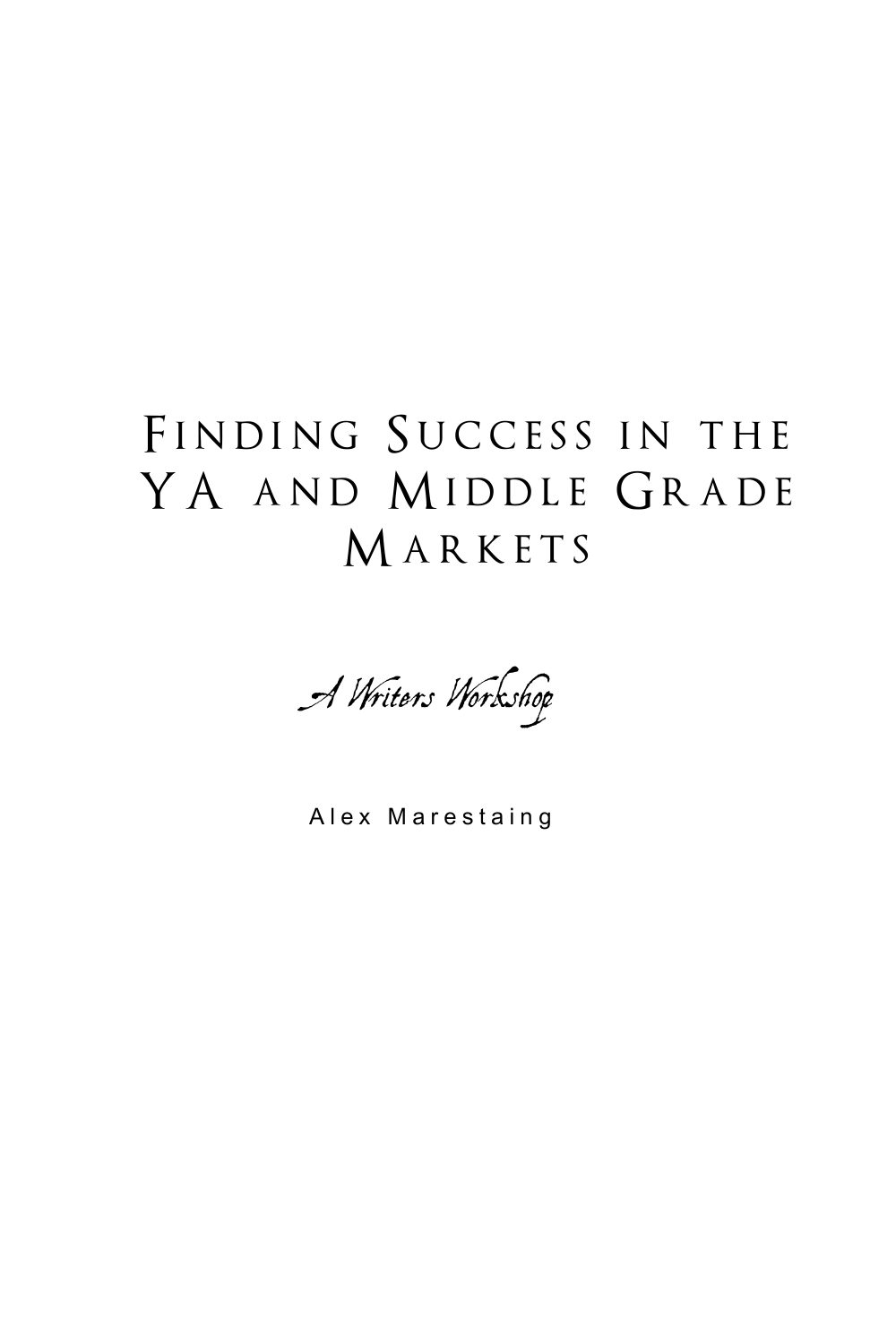# 1

#### CURRENT TRENDS IN YA AND MIDDLE GRADE FICTION

A. What's trending on the New York Times YA Bestseller List

1. Science Fiction: The Fifth Wave

2. Paranormal: Miss Perigrine's Home For Peculiar Children

3. Off Beat Romance: Eleanor and Park

4. Realistic Fiction: The books of John Green

5. Physical or psychological illness: The Fault in Our Stars, Everything Everything, Wonder

6. Bullying: Thirteen Reasons Why

 $\mathcal{L}_\text{max} = \mathcal{L}_\text{max} = \mathcal{L}_\text{max} = \mathcal{L}_\text{max} = \mathcal{L}_\text{max} = \mathcal{L}_\text{max} = \mathcal{L}_\text{max} = \mathcal{L}_\text{max} = \mathcal{L}_\text{max} = \mathcal{L}_\text{max} = \mathcal{L}_\text{max} = \mathcal{L}_\text{max} = \mathcal{L}_\text{max} = \mathcal{L}_\text{max} = \mathcal{L}_\text{max} = \mathcal{L}_\text{max} = \mathcal{L}_\text{max} = \mathcal{L}_\text{max} = \mathcal{$ \_\_\_\_\_\_\_\_\_\_\_\_\_\_\_\_\_\_\_\_\_\_\_\_\_\_\_\_\_\_\_\_\_\_\_\_\_\_\_\_\_\_\_\_\_\_\_\_\_\_\_\_\_\_ \_\_\_\_\_\_\_\_\_\_\_\_\_\_\_\_\_\_\_\_\_\_\_\_\_\_\_\_\_\_\_\_\_\_\_\_\_\_\_\_\_\_\_\_\_\_\_\_\_\_\_\_\_\_ \_\_\_\_\_\_\_\_\_\_\_\_\_\_\_\_\_\_\_\_\_\_\_\_\_\_\_\_\_\_\_\_\_\_\_\_\_\_\_\_\_\_\_\_\_\_\_\_\_\_\_\_\_\_  $\mathcal{L}_\text{max} = \mathcal{L}_\text{max} = \mathcal{L}_\text{max} = \mathcal{L}_\text{max} = \mathcal{L}_\text{max} = \mathcal{L}_\text{max} = \mathcal{L}_\text{max} = \mathcal{L}_\text{max} = \mathcal{L}_\text{max} = \mathcal{L}_\text{max} = \mathcal{L}_\text{max} = \mathcal{L}_\text{max} = \mathcal{L}_\text{max} = \mathcal{L}_\text{max} = \mathcal{L}_\text{max} = \mathcal{L}_\text{max} = \mathcal{L}_\text{max} = \mathcal{L}_\text{max} = \mathcal{$ \_\_\_\_\_\_\_\_\_\_\_\_\_\_\_\_\_\_\_\_\_\_\_\_\_\_\_\_\_\_\_\_\_\_\_\_\_\_\_\_\_\_\_\_\_\_\_\_\_\_\_\_\_\_

N<sub>otes</sub>: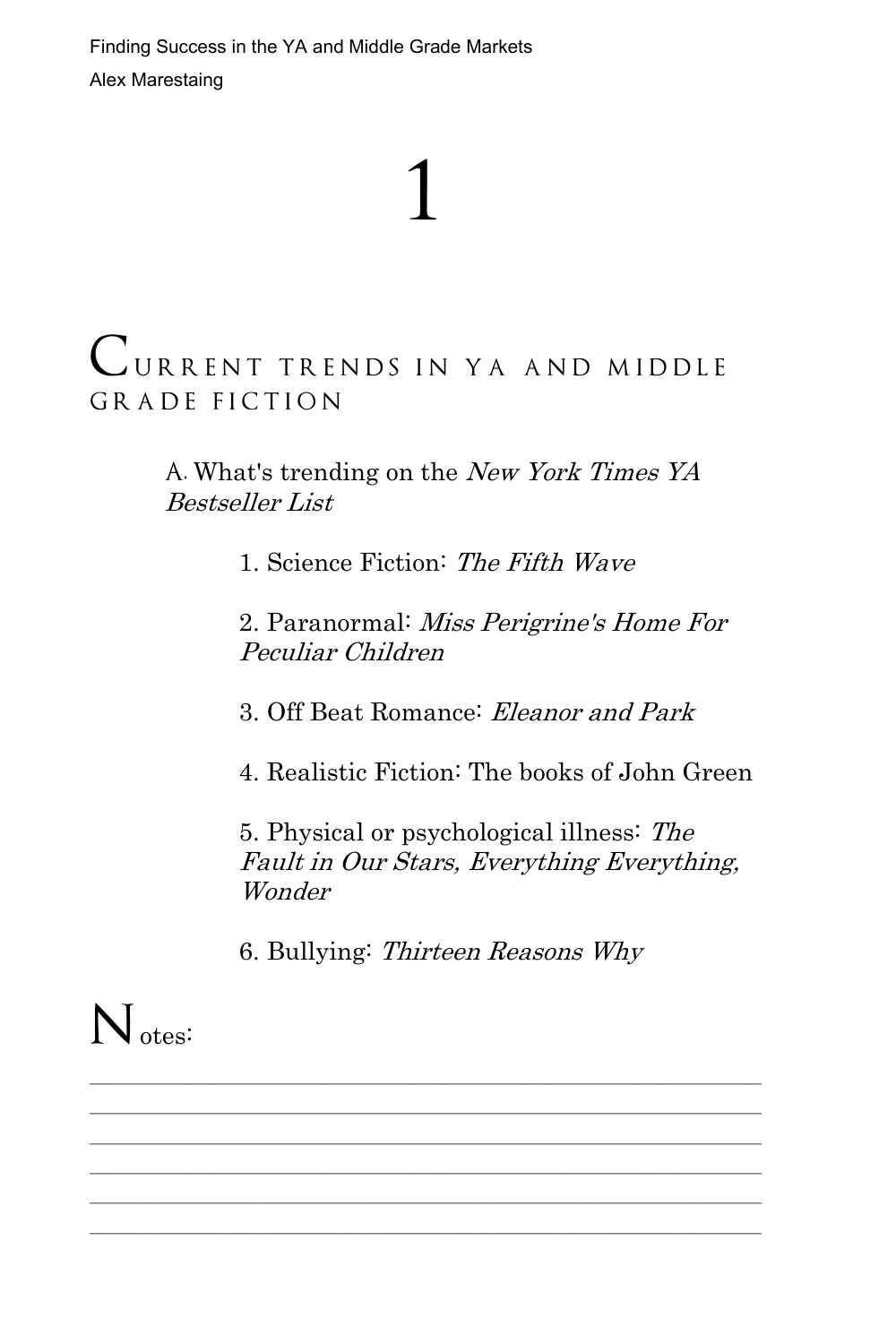B. Learning from the list

- 1. The appeal of first person perspectives
- 2. Unique characters rule
	- a. Willow Clark (Counting By Sevens) b. August Pulman (Wonder)

 $N_{\text{otes}}$ 

C. Blazing your own trail

1. The dangers of chasing trends

2. Personal Point: I'm Nobody and the importance of following your heart

 $N_{\text{otes}}$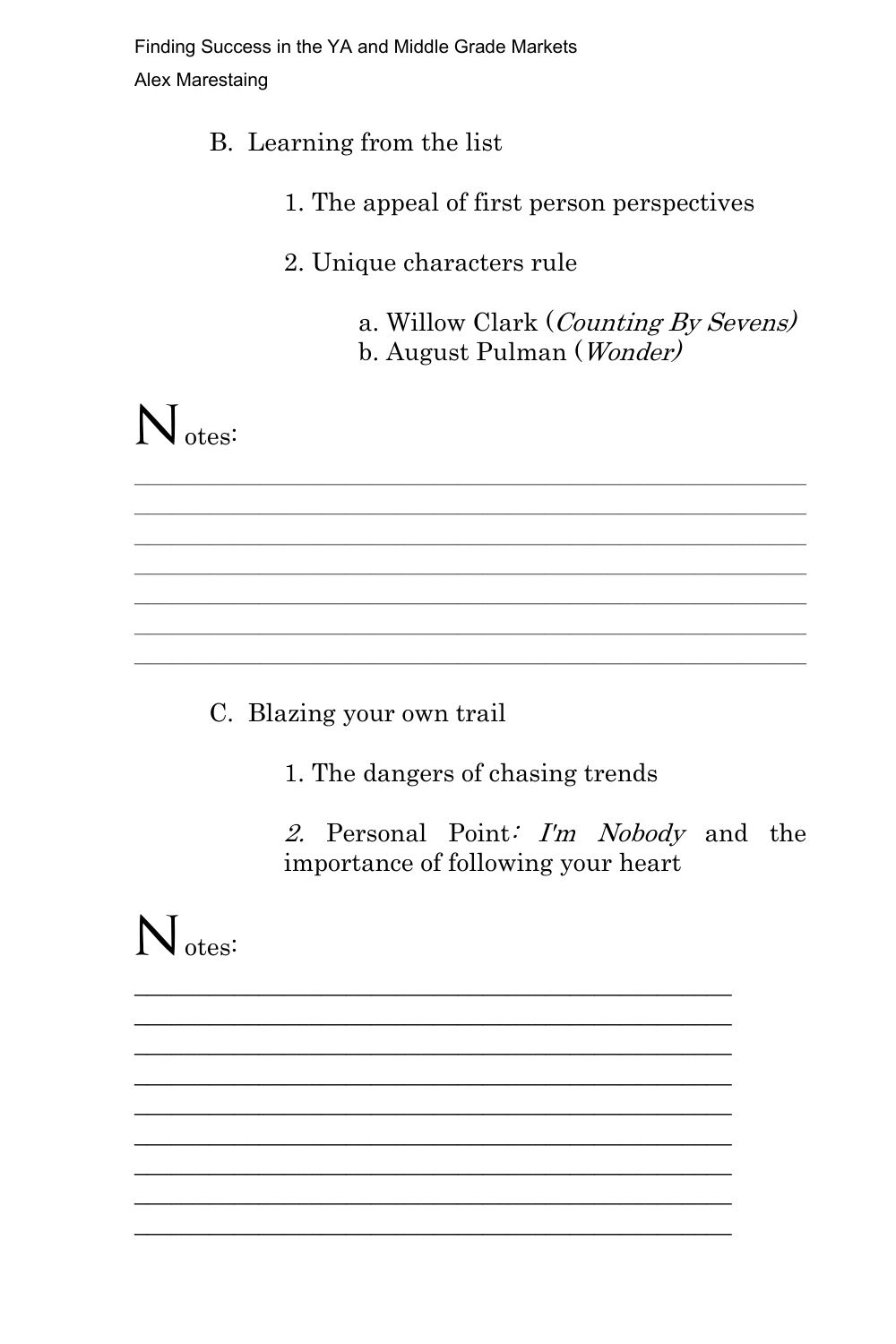## $\sum$

#### THE FOUR P'S OF YA AND MIDDLE GRADE FICTION

A. The importance of PLACE

1. Disney and the Art of Place (Video clip)

2. Taking readers on a trip

a. Paris 2.0 (Ratatouille) b. District 12 (The Hunger Games)

3. Think wild and whimsical

4. Settings as characters

 $\mathcal{L}_\mathcal{L}$  , where  $\mathcal{L}_\mathcal{L}$  , we have the set of the set of the set of the set of the set of the set of the set of the set of the set of the set of the set of the set of the set of the set of the set of the set  $\mathcal{L}_\mathcal{L}$  , where  $\mathcal{L}_\mathcal{L}$  , we have the set of the set of the set of the set of the set of the set of the set of the set of the set of the set of the set of the set of the set of the set of the set of the set \_\_\_\_\_\_\_\_\_\_\_\_\_\_\_\_\_\_\_\_\_\_\_\_\_\_\_\_\_\_\_\_\_\_\_\_\_\_\_\_\_\_\_\_\_\_\_\_ \_\_\_\_\_\_\_\_\_\_\_\_\_\_\_\_\_\_\_\_\_\_\_\_\_\_\_\_\_\_\_\_\_\_\_\_\_\_\_\_\_\_\_\_\_\_\_\_  $\mathcal{L}_\mathcal{L}$  , where  $\mathcal{L}_\mathcal{L}$  , we have the set of the set of the set of the set of the set of the set of the set of the set of the set of the set of the set of the set of the set of the set of the set of the set  $\mathcal{L}_\text{max}$  , which is a set of the set of the set of the set of the set of the set of the set of the set of the set of the set of the set of the set of the set of the set of the set of the set of the set of the set of  $\mathcal{L}_\mathcal{L}$  , where  $\mathcal{L}_\mathcal{L}$  , we have the set of the set of the set of the set of the set of the set of the set of the set of the set of the set of the set of the set of the set of the set of the set of the set \_\_\_\_\_\_\_\_\_\_\_\_\_\_\_\_\_\_\_\_\_\_\_\_\_\_\_\_\_\_\_\_\_\_\_\_\_\_\_\_\_\_\_\_\_\_\_\_  $\mathcal{L}_\mathcal{L}$  , where  $\mathcal{L}_\mathcal{L}$  , we have the set of the set of the set of the set of the set of the set of the set of the set of the set of the set of the set of the set of the set of the set of the set of the set

N<sub>otes</sub>: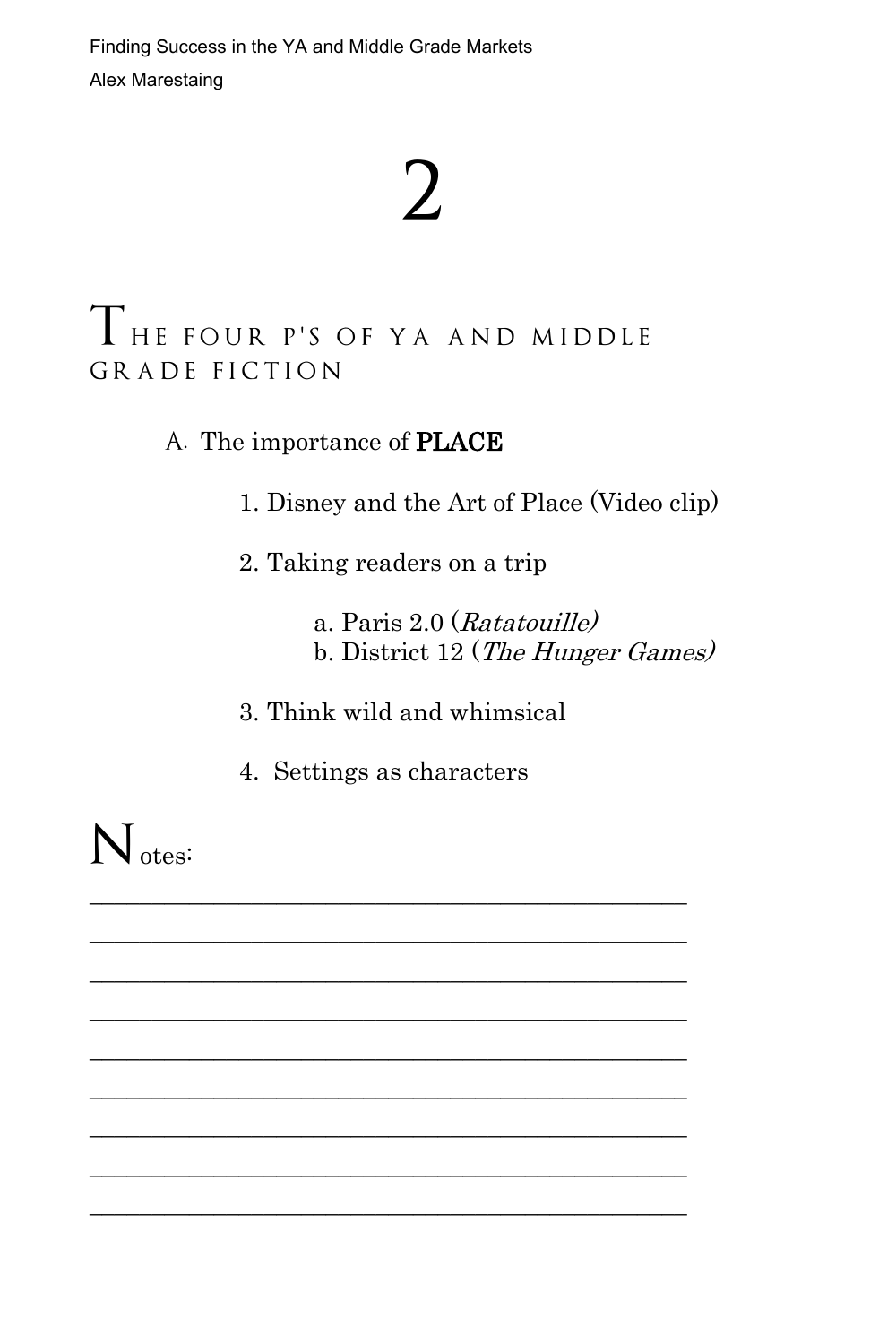#### B. Keep Up the PACE

1. Research on internet age attention spans

2. Avoiding long expositions

3. Introducing conflicts early.

4. Every page must "further plot or develop character")

5. Emotional scenes in short bursts

\_\_\_\_\_\_\_\_\_\_\_\_\_\_\_\_\_\_\_\_\_\_\_\_\_\_\_\_\_\_\_\_\_\_\_\_\_\_\_\_\_\_\_\_\_\_\_\_\_\_\_\_\_\_ \_\_\_\_\_\_\_\_\_\_\_\_\_\_\_\_\_\_\_\_\_\_\_\_\_\_\_\_\_\_\_\_\_\_\_\_\_\_\_\_\_\_\_\_\_\_\_\_\_\_\_\_\_\_ \_\_\_\_\_\_\_\_\_\_\_\_\_\_\_\_\_\_\_\_\_\_\_\_\_\_\_\_\_\_\_\_\_\_\_\_\_\_\_\_\_\_\_\_\_\_\_\_\_\_\_\_\_\_ \_\_\_\_\_\_\_\_\_\_\_\_\_\_\_\_\_\_\_\_\_\_\_\_\_\_\_\_\_\_\_\_\_\_\_\_\_\_\_\_\_\_\_\_\_\_\_\_\_\_\_\_\_\_ \_\_\_\_\_\_\_\_\_\_\_\_\_\_\_\_\_\_\_\_\_\_\_\_\_\_\_\_\_\_\_\_\_\_\_\_\_\_\_\_\_\_\_\_\_\_\_\_\_\_\_\_\_\_  $\mathcal{L}_\text{max}$  and the contract of the contract of the contract of the contract of the contract of the contract of the contract of the contract of the contract of the contract of the contract of the contract of the contrac \_\_\_\_\_\_\_\_\_\_\_\_\_\_\_\_\_\_\_\_\_\_\_\_\_\_\_\_\_\_\_\_\_\_\_\_\_\_\_\_\_\_\_\_\_\_\_\_\_\_\_\_\_\_

a. Story example: Everything Everything b. Story example: Wonder

### $N_{\text{otes}}$

#### C. POINT OF VIEW

- 1. Finding your voice
- 2. Choosing the right point of view
	- a. 1st person:Can you be the character
	- b. 3rd person: A tool for deep stories
- 3. Moving out of your comfort zone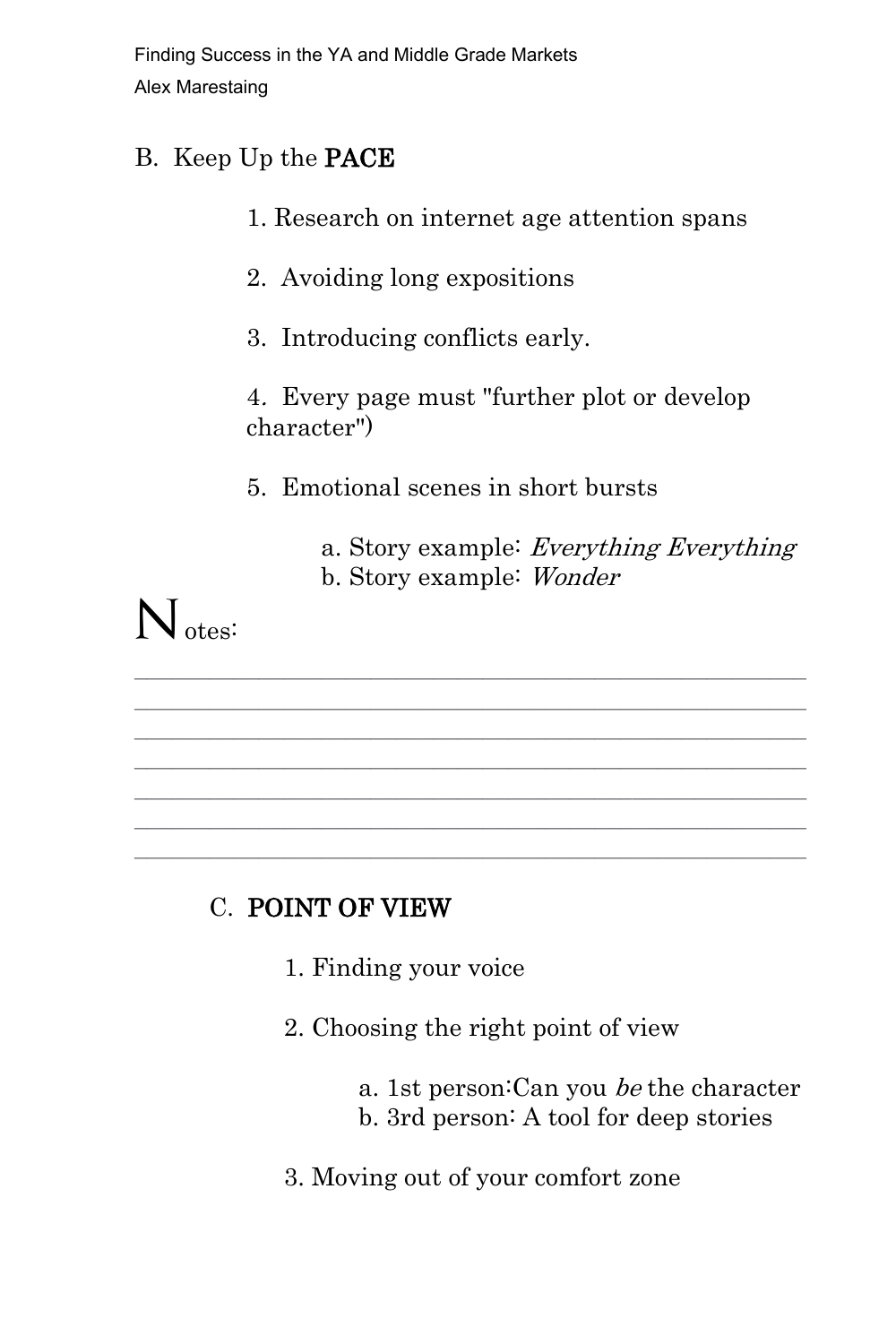#### 4. Creative story structures

a. Personal Point: Izzy's Pop Star Plan a change in POV leads to a contract b. Story Example: Miss Peregrine's Home for Peculiar Children

N<sub>otes</sub>:

#### D. PURPOSE AND POWER

1. An absence of purpose (Reflections on current culture and music)

2. Don't be afraid to go deep

\_\_\_\_\_\_\_\_\_\_\_\_\_\_\_\_\_\_\_\_\_\_\_\_\_\_\_\_\_\_\_\_\_\_\_\_\_\_\_\_\_\_\_\_\_\_\_\_\_\_\_\_\_\_  $\mathcal{L}_\text{max} = \mathcal{L}_\text{max} = \mathcal{L}_\text{max} = \mathcal{L}_\text{max} = \mathcal{L}_\text{max} = \mathcal{L}_\text{max} = \mathcal{L}_\text{max} = \mathcal{L}_\text{max} = \mathcal{L}_\text{max} = \mathcal{L}_\text{max} = \mathcal{L}_\text{max} = \mathcal{L}_\text{max} = \mathcal{L}_\text{max} = \mathcal{L}_\text{max} = \mathcal{L}_\text{max} = \mathcal{L}_\text{max} = \mathcal{L}_\text{max} = \mathcal{L}_\text{max} = \mathcal{$ \_\_\_\_\_\_\_\_\_\_\_\_\_\_\_\_\_\_\_\_\_\_\_\_\_\_\_\_\_\_\_\_\_\_\_\_\_\_\_\_\_\_\_\_\_\_\_\_\_\_\_\_\_\_ \_\_\_\_\_\_\_\_\_\_\_\_\_\_\_\_\_\_\_\_\_\_\_\_\_\_\_\_\_\_\_\_\_\_\_\_\_\_\_\_\_\_\_\_\_\_\_\_\_\_\_\_\_\_ \_\_\_\_\_\_\_\_\_\_\_\_\_\_\_\_\_\_\_\_\_\_\_\_\_\_\_\_\_\_\_\_\_\_\_\_\_\_\_\_\_\_\_\_\_\_\_\_\_\_\_\_\_\_  $\mathcal{L}_\text{max} = \mathcal{L}_\text{max} = \mathcal{L}_\text{max} = \mathcal{L}_\text{max} = \mathcal{L}_\text{max} = \mathcal{L}_\text{max} = \mathcal{L}_\text{max} = \mathcal{L}_\text{max} = \mathcal{L}_\text{max} = \mathcal{L}_\text{max} = \mathcal{L}_\text{max} = \mathcal{L}_\text{max} = \mathcal{L}_\text{max} = \mathcal{L}_\text{max} = \mathcal{L}_\text{max} = \mathcal{L}_\text{max} = \mathcal{L}_\text{max} = \mathcal{L}_\text{max} = \mathcal{$ \_\_\_\_\_\_\_\_\_\_\_\_\_\_\_\_\_\_\_\_\_\_\_\_\_\_\_\_\_\_\_\_\_\_\_\_\_\_\_\_\_\_\_\_\_\_\_\_\_\_\_\_\_\_

- 3. Don't preach, inspire
- 4. Shining God's light into a dark world
- 5. CBA or ABA market?

\_\_\_\_\_\_\_\_\_\_\_\_\_\_\_\_\_\_\_\_\_\_\_\_\_\_\_\_\_\_\_\_\_\_\_\_\_\_\_\_\_\_\_\_\_\_\_\_\_\_\_\_\_\_ \_\_\_\_\_\_\_\_\_\_\_\_\_\_\_\_\_\_\_\_\_\_\_\_\_\_\_\_\_\_\_\_\_\_\_\_\_\_\_\_\_\_\_\_\_\_\_\_\_\_\_\_\_\_ \_\_\_\_\_\_\_\_\_\_\_\_\_\_\_\_\_\_\_\_\_\_\_\_\_\_\_\_\_\_\_\_\_\_\_\_\_\_\_\_\_\_\_\_\_\_\_\_\_\_\_\_\_\_  $\mathcal{L}_\text{max} = \mathcal{L}_\text{max} = \mathcal{L}_\text{max} = \mathcal{L}_\text{max} = \mathcal{L}_\text{max} = \mathcal{L}_\text{max} = \mathcal{L}_\text{max} = \mathcal{L}_\text{max} = \mathcal{L}_\text{max} = \mathcal{L}_\text{max} = \mathcal{L}_\text{max} = \mathcal{L}_\text{max} = \mathcal{L}_\text{max} = \mathcal{L}_\text{max} = \mathcal{L}_\text{max} = \mathcal{L}_\text{max} = \mathcal{L}_\text{max} = \mathcal{L}_\text{max} = \mathcal{$ \_\_\_\_\_\_\_\_\_\_\_\_\_\_\_\_\_\_\_\_\_\_\_\_\_\_\_\_\_\_\_\_\_\_\_\_\_\_\_\_\_\_\_\_\_\_\_\_\_\_\_\_\_\_

 $N_{\text{otes}}$